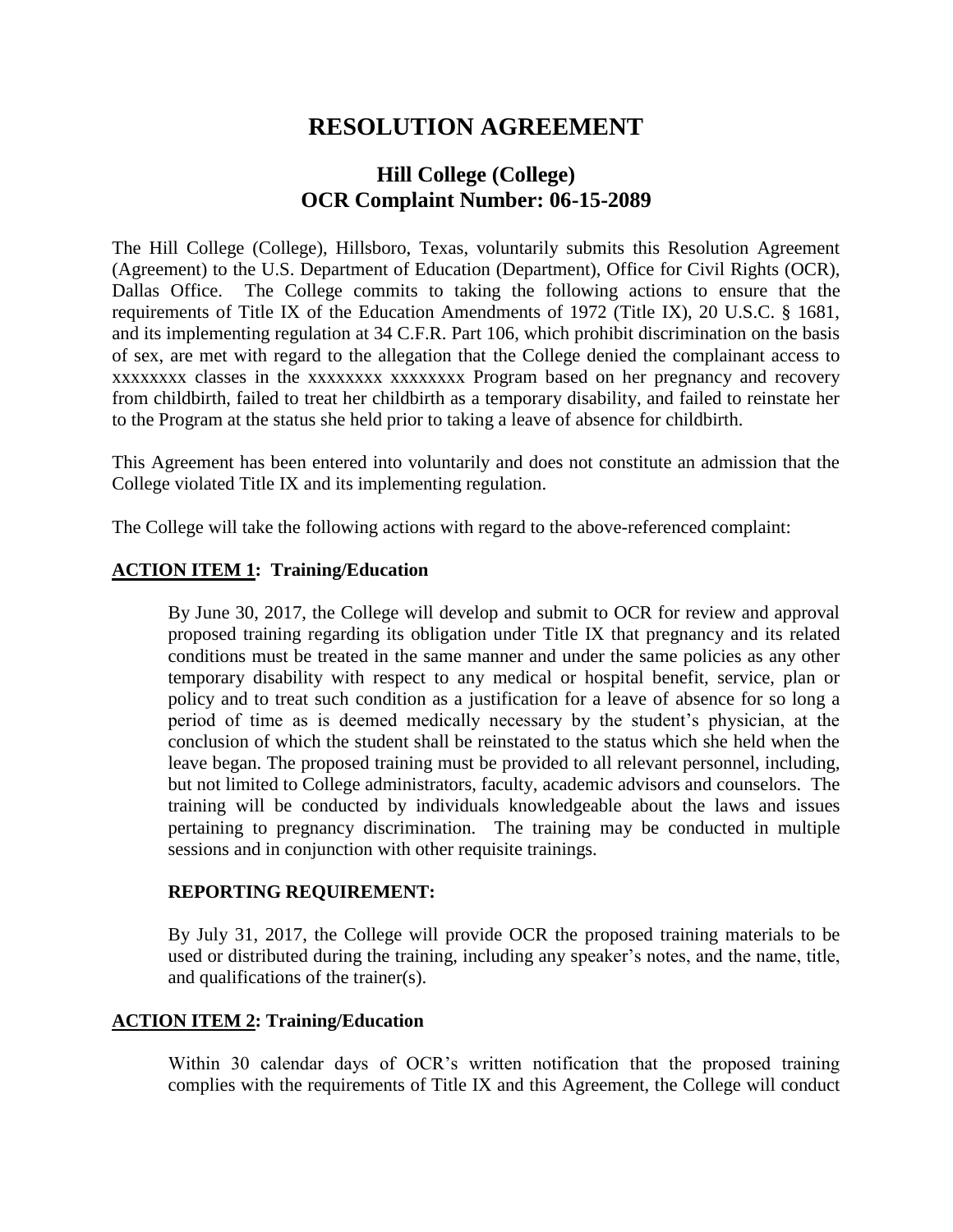the training for all relevant personnel, including, but not limited to, College administrators, faculty, academic advisors and counselors.

#### **REPORTING REQUIREMENT:**

Within 60 calendar days of receiving OCR's approval of the proposed training, the College will provide documentation to OCR evidencing that the training required by Action Item 2 has been completed, including the date, time, and location of the training, the topics addressed at the training program, the identity of the individual(s) who conducted the training and the individual('s') qualifications, along with a copy of the materials or a summary of the material covered in such training and sign-in sheet(s) or other documentation showing who attended the training.

## **ACTION ITEM 3: Policy and Procedures**

The College will include a paragraph regarding Title IX's prohibition of discrimination based on pregnancy and related conditions in all College student handbooks, beginning with the next edition published and said paragraph shall contain at a minimum the following language:

"Hill College shall treat pregnancy, childbirth, false pregnancy, termination of pregnancy and recovery therefrom as a justification for a leave of absence for so long a period of time as is deemed medically necessary by the student's physician, at the conclusion of which the student shall be reinstated to the status which she held when the leave began."

## **REPORTING REQUIREMENT:**

By October 31, 2017, the College will provide OCR with a copy of its revised student handbook as referenced in Action Item 3.

#### **ACTION ITEM 4: Individual Remedy**

 By July 30, 2017, the College will notify the Student in writing of the opportunity to reenroll in the xxxxxxxx xxxxxxxx Program for the Fall 2017 semester. The College's offer to reenroll must provide the Student with 30 calendar days in which to reenroll in the program.

#### **REPORTING REQUIREMENT:**

 By September 5, 2017, the College will provide OCR with documentation reflecting the written offer referenced in Action Item 4, and notify OCR whether the Student accepted the College's offer within 30 calendar days.